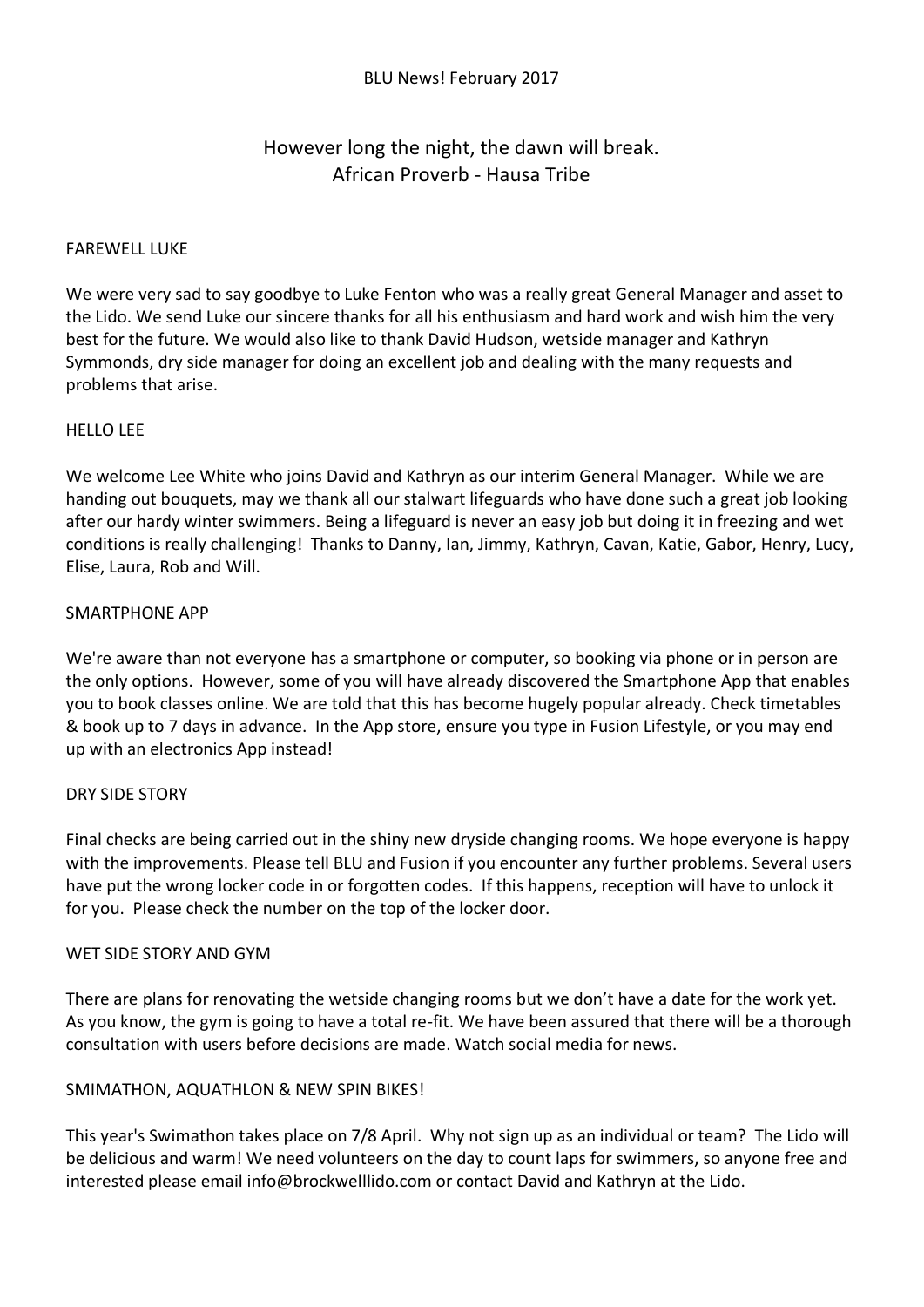The 2017 Windrush Aquathlon takes place at the Lido on Sunday 25th June. Can anyone tell us why it's called an Aquathlon not Aquathon? Swim 10 lengths of the pool and run 5k. Easy really and no one cares how fast or slow you go, sometimes just finishing is good enough for most. One committee member has already signed up.

Fusion has listened to users and new spin bikes are arriving soon at the Lido. Here's a preview, which you can try out by reception.

# LIGHTING

BLU and BLSC have been asking for lighting along the drive from Dulwich Road to the Lido car park for quite a while now. The good news is that Fusion plan to install solar-powered bollards. This should make pedestrians more visible to drivers after dark.

## CHANGING ROOM BLOCK PLATFORM

Lambeth are still in the process of installing a suitable surface to the platform created on the site of the demolished changing room block. Once this is done, the space will be available for individuals and groups to stretch and exercise.

## LIDO'S 80TH

Brockwell Lido was launched on 10th July 1937 so we are celebrating our 80th birthday this year at the Lido on Saturday 8th July. If you would like to get involved in planning for the 80th, please get in touch with us info@brockwelllido.com

## LIDO CAFE

Is open for business. Please check directly with the Lido Cafe for closures. Fancy breakfast, brunch or a cake?

## COLD WATER SWIMMING DOS AND DON'TS

New to cold water swimming? PLEASE TAKE CARE AND READ THE RULES. Do not push yourself until you feel dizzy or get hypothermia, it's no fun. We all like a challenge, but there are plenty of other ways to test yourself without making yourself sick. The best way to ease into cold water swimming is to swim throughout the year, allowing your body to gradually acclimatise to the change in water temperature. If you really want to give it a go, do a few strokes and then half a length and ease your way gently.

## LIFEGUARD TRAINING AT THE LIDO

The lido is looking to add more Lifeguards to the team, please email David Hudson the new Wet Operations Manager at David.hudson@fusion-lifestyle.com if you know of anyone who may be interested.

## SOCIAL MEDIA MANNERS

BLU does not condone and will not tolerate bullying or harassment via social media or in person, of Lido users and staff. We will take all necessary measures to deal with any unsavoury behaviour.